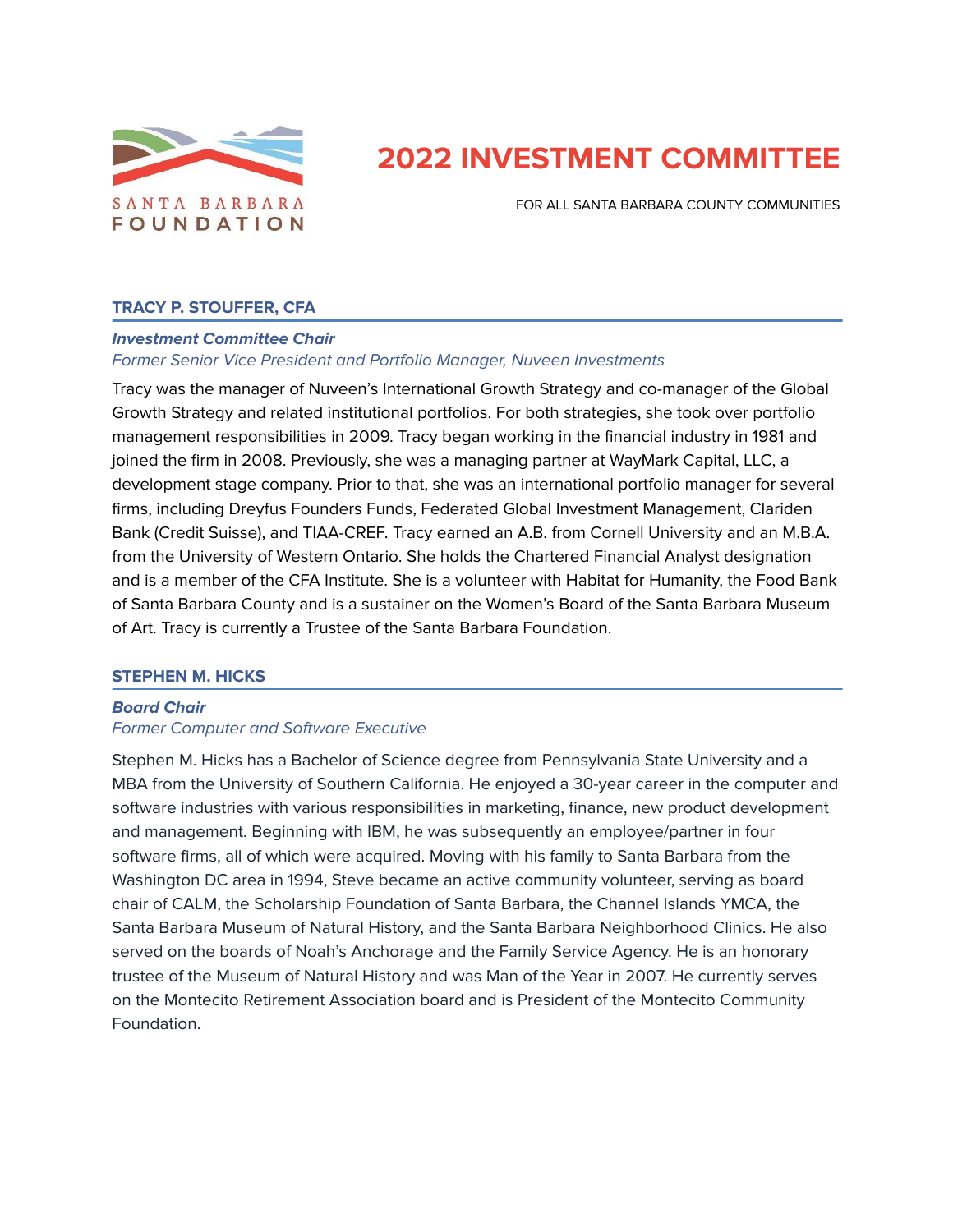# **EDWARD P. BOUSA**

# Former Portfolio Manager, Wellington Management Company

Edward Bousa has served as a Director of Omnicell since July 2021. As a global equity investor with Wellington Management, Mr. Bousa has had extensive interactions with several thousand company management teams. More recently, Mr. Bousa was an early adopter of ESG at Wellington. He had 37 years in the investment business, with a top decile long term record identifying successful companies. He led the Quality Value team at Wellington where his team's assets under management grew from \$26 billion in 2002 to over \$90 billion of equity assets. Mr. Bousa was lead equity manager for the Vanguard Wellington Fund balanced fund, the oldest balance fund in the US.

Prior to joining Wellington, Mr. Bousa was a mutual fund manager at Putnam Investments from 1992-2000. He was an equity research analyst and portfolio manager at Fidelity Investments from 1983-1992. Mr. Bousa began his career as a commodity merchandiser at Louis Dreyfus Corporation from 1980-82. He is a Chartered Financial Analyst.

Mr. Bousa is a graduate of Williams College BA 1980 in Economics and Harvard Business School 1984.

# **ANGEL ISCOVICH, MD**

# Former Physician, Former CEO of Qualitas Group of Envision Healthcare, Author

Angel received his medical degree from the University of California at San Francisco and a Bachelor of Art degree in Philosophy at the University of Puget Sound. He and his wife Lisa have resided in Santa Barbara County since 1980. Since moving to the area, Angel has served as Board Chair of Direct Relief, a member of the Board of Directors of Cottage Health and Catholic Healthcare West, and as President of the St. Francis Hospital Foundation of Santa Barbara. During his tenure as a local Emergency Physician, he presided as Santa Barbara County EMS Medical Director, State of California EMS Commissioner, Assistant Clinical Professor at the Keck USC School of Medicine, and the American Heart Association National Faculty. He recently retired as CEO of the Qualitas Group of Envision Healthcare. Currently, he serves as the Board Chair of Potentia Analytics, on the Board of the World Telehealth Initiative, and as Medical Director of Montecito Fire Department. He has received awards as Physician of the Year and Distinguished Alumni for Community Service. As an author and speaker, he is able spend time with groups and individuals to help solve issues and make for a better world. Angel is currently a Trustee of the Santa Barbara Foundation.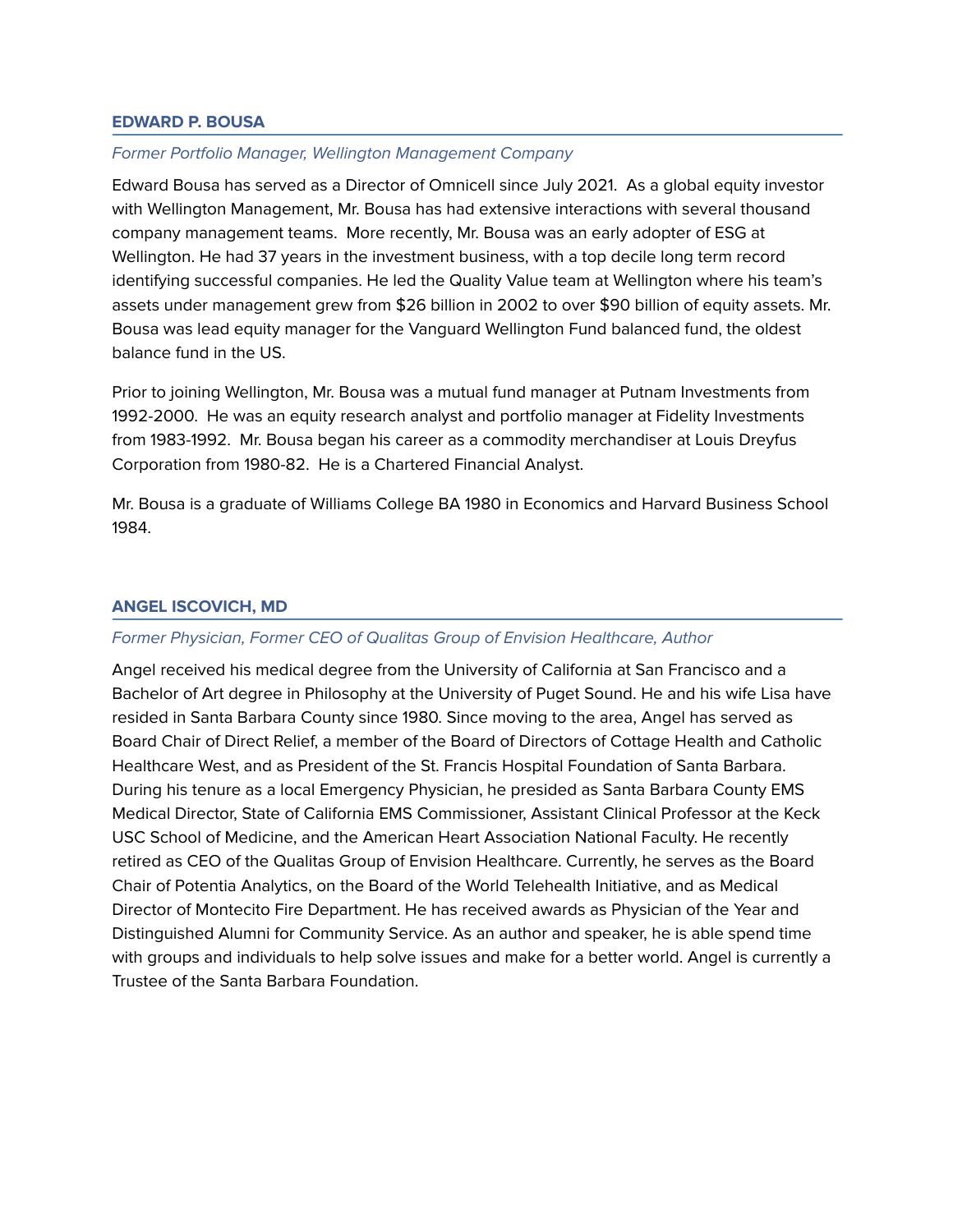# **MICHAEL E. PFAU**

# Founding Partner of Reicker, Pfau Pyle & McRoy LLP

Born and raised in New York, Michael "Mike" E. Pfau earned his Bachelor of Arts degree, summa cum laude, from the University of Cincinnati. He furthered his higher education career by receiving his Juris Doctorate from Boston College Law School and Master of Law from Georgetown University Center. After law school, Mike worked in the Army's Government Appellate Division in Falls Church, Virginia, as an appellate lawyer. In 1996, Pfau became the founding partner of the Santa Barbara-based law firm Reicker, Pfau, Pyle & McRoy LLP. Mike is deeply involved in community work, having served on the boards of Santa Barbara Angel Alliance, South Coast Business and Technology Awards Dinner, UCSB Economic Forecast Project, Santa Barbara Region Chamber of Commerce, Goleta Boys & Girls Club, United Boys and Girls Club, Santa Barbara Public Education Fund, Direct Relief International, among several other notable causes. Mike and his wife of 46 years, Aleisa Setzer Pfau, continue to nurture the central coast with their volunteer efforts and have instilled that in their three children and two grandchildren. When Mike isn't volunteering, you can find him participating in road biking events in various locations in the United States and Europe or traveling with Aleisa.

# **SUSAN T. RICHARDS**

# Former Attorney and Stockbroker

Susan Richards was instrumental in the growth of The Community Foundation serving Boulder County, Colorado for the past 20 years. During this time, she served in several key positions from legal to financial to board chairperson. After relocating to Santa Barbara, Susan immediately became active with the Santa Barbara Foundation. She has served on the foundation's development task force and is a member of Social Venture Partners Santa Barbara. Susan holds a bachelor's degree in economics, a master's degree in business administration, and a Juris Doctor degree from the University of Colorado, Boulder. She has enjoyed a successful career as a stockbroker and an attorney, practicing in the areas of estate planning, real estate, and business. Susan is currently a Trustee of the Santa Barbara Foundation.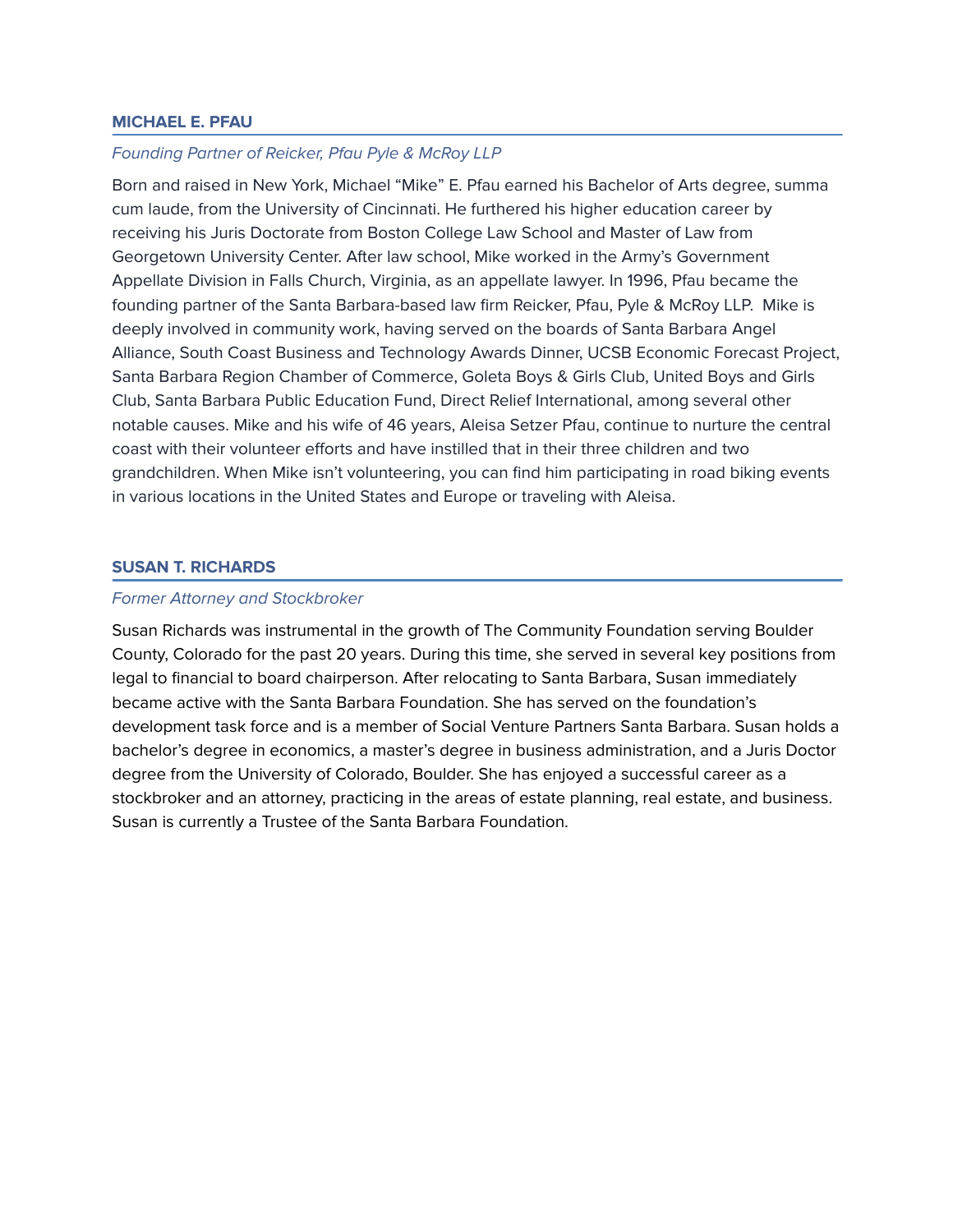# **MATT ROWE, CIMA**

#### Financial Advisor, VP, Raymond James

Matt Rowe is a Financial Advisor at Raymond James. He has advised high net-worth families in the area of wealth management since 2000. His extensive experience in structuring portfolios and allocating capital, including alternative investments and collaboration with independent money managers, positions him to advise clients across a broad range of asset classes.

Matt takes a very active role in the local community. He currently serves on the Board of the Scholarship Foundation Santa Barbara and will be the Board Chair beginning July 1, 2021. He serves on the Board of Managers of the Santa Barbara Family YMCA and is heavily involved in the Y's Annual Campaign for Youth and Families. Matt supports other local charities, including Direct Relief International and the Sansum Diabetes Research Institute; and is a member of the Santa Barbara Natural History Museum and the Santa Barbara Zoo. Matt is also a long-time member of the American Australian Association and the St. Kilda Football Club.

Matt was born and raised in Australia. He earned a Bachelor's Degree in Accounting, a minor in Economics and a Law Degree, from Monash University. Matt was admitted to the Supreme Court of Victoria, Australia and practiced law in the area of property litigation before immigrating to the United States in 2000. Matt now holds securities, life, and health insurance licenses and has attained the designation of Certified Investment Management AnalystSM (CIMA®) after completing a course of study with The Wharton School, University of Pennsylvania. Matt is a long-standing member of the Investment Management Consultations Association (IMCA®) and a regular attendee of their New York Consultants Conference, held annually in New York City.

Outside of the office, Matt enjoys spending time with his family and friends, traveling, hiking, and playing golf. Matt has successfully completed five marathons, including three New York City Marathons. He resides in Santa Barbara with his wife Natalie and their two daughters, Kelsey and Hailey. Matt is currently a Trustee of the Santa Barbara Foundation.